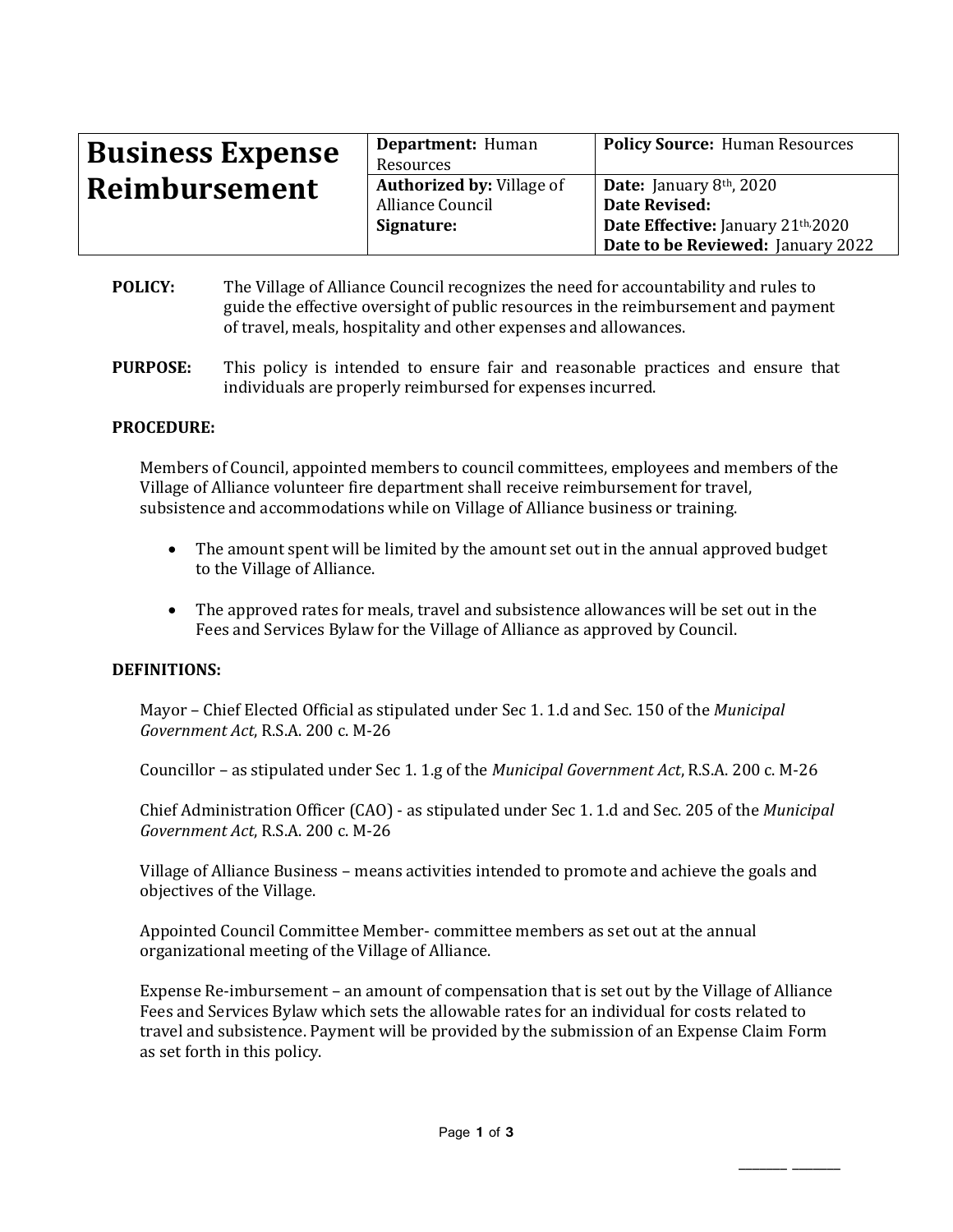# **1. Approval of Expense Claims:**

- a) For all members of Council, including the Mayor and Deputy Mayor, travel, subsistence, and honorarium for Elected Officials expense claim forms shall be approved by the Mayor or Deputy Mayor
- b) For all employees and Volunteer Fire Fighters of the Village of Alliance Fire Department expense claim forms shall be approved by the CAO of the Village of Alliance.
- c) Authorization for travel must have prior approval either by Council or the CAO before reimbursement can be submitted.

# **2. Allowable expenses for travel:**

- a) Automobile Employees, Council Members, appointed Committee Members and Volunteer Fire Fighters who are required to use their own vehicle while on the Village of Alliance business shall be reimbursed based on the basis of a claim according to a per kilometer travel rate. The rate is governed by the Fees and Services Bylaw as approved by Council.
- b) Transportation- For travel by other means than a personal automobile, the Village of Alliance shall pay the equivalent of an economy class fare (air, train, ferry, or bus) and, in the case of an automobile rental, the "compact" rate.
- c) Meal Expenses Employees, Council Members, appointed Committee Members at large and Volunteer Fire Fighters who are traveling on the Village of Alliance business may claim the actual cost (including any applicable taxes) of the meal or the per diem rate foe meals whichever is the lower of the cost. The per diem rate is set out in the Village of Alliance Fees and Services Bylaw as approved by Council.
- d) Accommodations When an employee, Council member, appointed committee member and Volunteer Fire Fighter is required to be away overnight on the Village of Alliance business, he/she will be reimbursed for a standard room. The affected party should first pay for such accommodation expenses by cash or personal credit card. Prior arrangements when approved by appropriate person can be pre-arranged and paid through the Village of Alliance credit card.
- e) Other expenses- Reimbursement will be made for all business expenses and for other miscellaneous expenses incurred, including taxi fare, airport transfer, parking charges and when an effected person is absent for more than 1 working day, one personal longdistance call per day.
- f) Hospitality and entertainment- Hospitality expenses may occur when hosting a business associate to a meal when necessary and for legitimate business reasons. All such expenses can only be paid if prior approval has been given by appropriate person for approval purposes.

\_\_\_\_\_\_\_ \_\_\_\_\_\_\_

## **3. When business expenses can be claimed:**

a) Any costs of accommodation upon the production of receipts if: